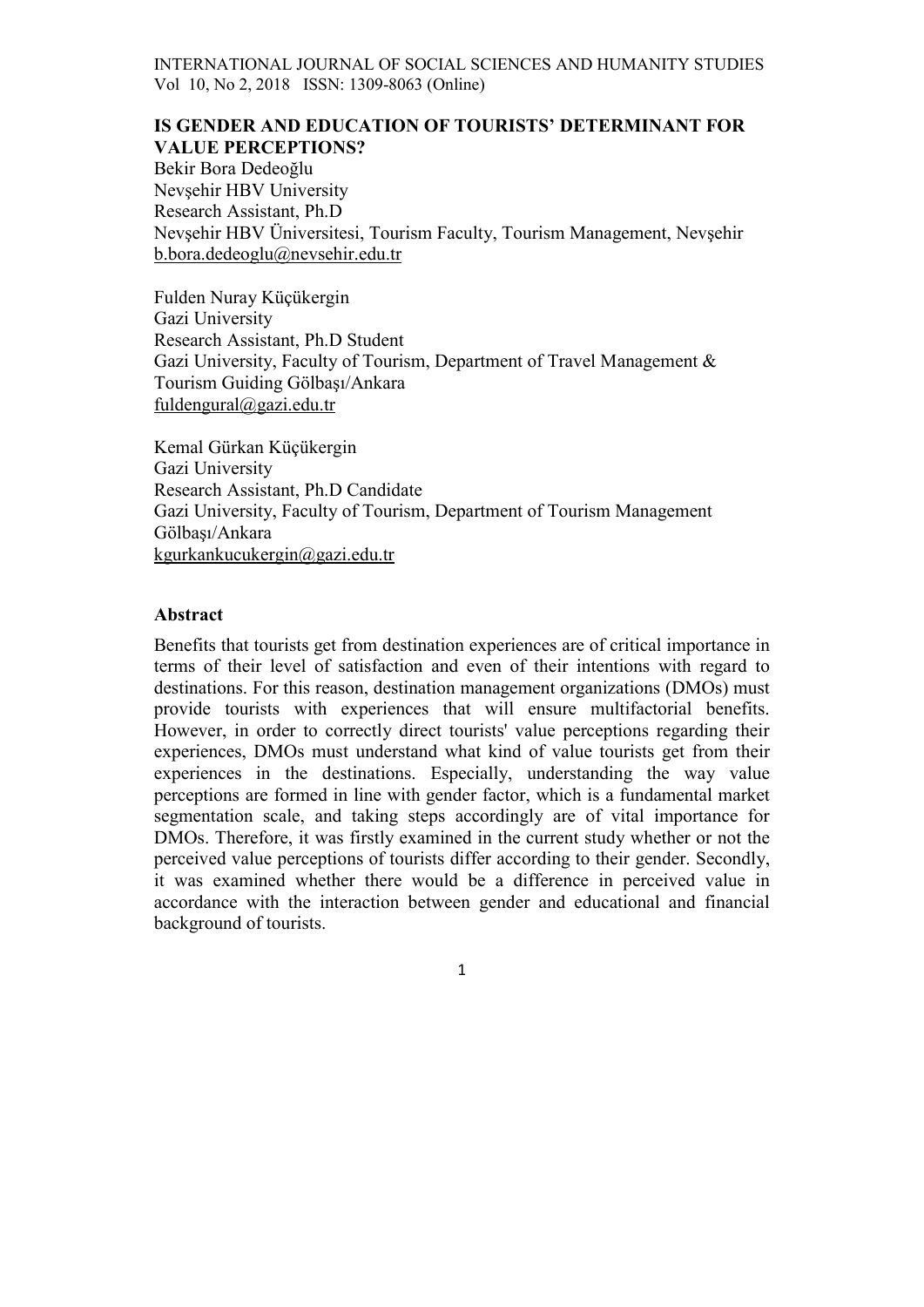Keywords: Destination; Perceived value; Gender Jel Code: L83

\*This study is produced from doctoral thesis titled "The Relationship between Social Media, Involvement and Destination Brand Equity".

# 1. INTRODUCTION

One of the most important problems of touristic destinations is keeping the current tourists in reserve. Reasons such as the wide variety of similar products and presenting similar products with more reasonable prices put destinations in great competition. Therefore, in order to keep the experienced tourists, destinations must ensure that those tourists get various benefits from their experiences (Song et al., 2015). As a matter of fact, tourist that get emotional, financial or novelty benefits from their experiences will have a higher possibility to choose the same destination again (Dedeoğlu et al., 2016). Therefore, destinations need to examine the current tourists' perceptions of different value elements in detail.

There are two main approaches concerning the definition of perceived value concept (Carlos Fandos Roig et al., 2006). One of these approaches is the structure based on the comparison of benefits acquired by sacrifices. The second one is a multi-dimensional structure. Second approach is rather important in eliminating the problems of traditional approach that focuses on especially financial benefits (Sanchez et al., 2006: 395). Multi-dimensional structure in the second approach covers the emotional and social aspects in hedonic benefit that may lead individuals to realize the purchasing activity beside functional value perception (Carlos Fandos Roig, et al. 2006). While functional value represents the functional/operational value in purchasing activity, hedonic value describes the entertainment and joy experience acquired directly from purchasing activity (Babin et al., 1994: 646). Gallarza and Saura (2006: 438) also stated that value may put forward financial and psychological elements of consumption-related behaviors of tourists whereas examining the value in financial perspective is related to sacrifice and earnings and psychological element concerns individual's emotional tie or knowledge about product.

Studies assessing the perceived value structure under the scope of the second approach examined the structures considering them multi-dimensional in themselves. It could be indicated that one of the leading researches in this regard was conducted by Sheth et al. (1991). Seth et al. (1991) divides value into 5 as functional, social, epistemic, emotional and conditional. In addition, Sweeney and Soutar (2001) developed a multi-dimensional perceived value structure and suggested 4 dimensions as emotional, social, financial (functional) and quality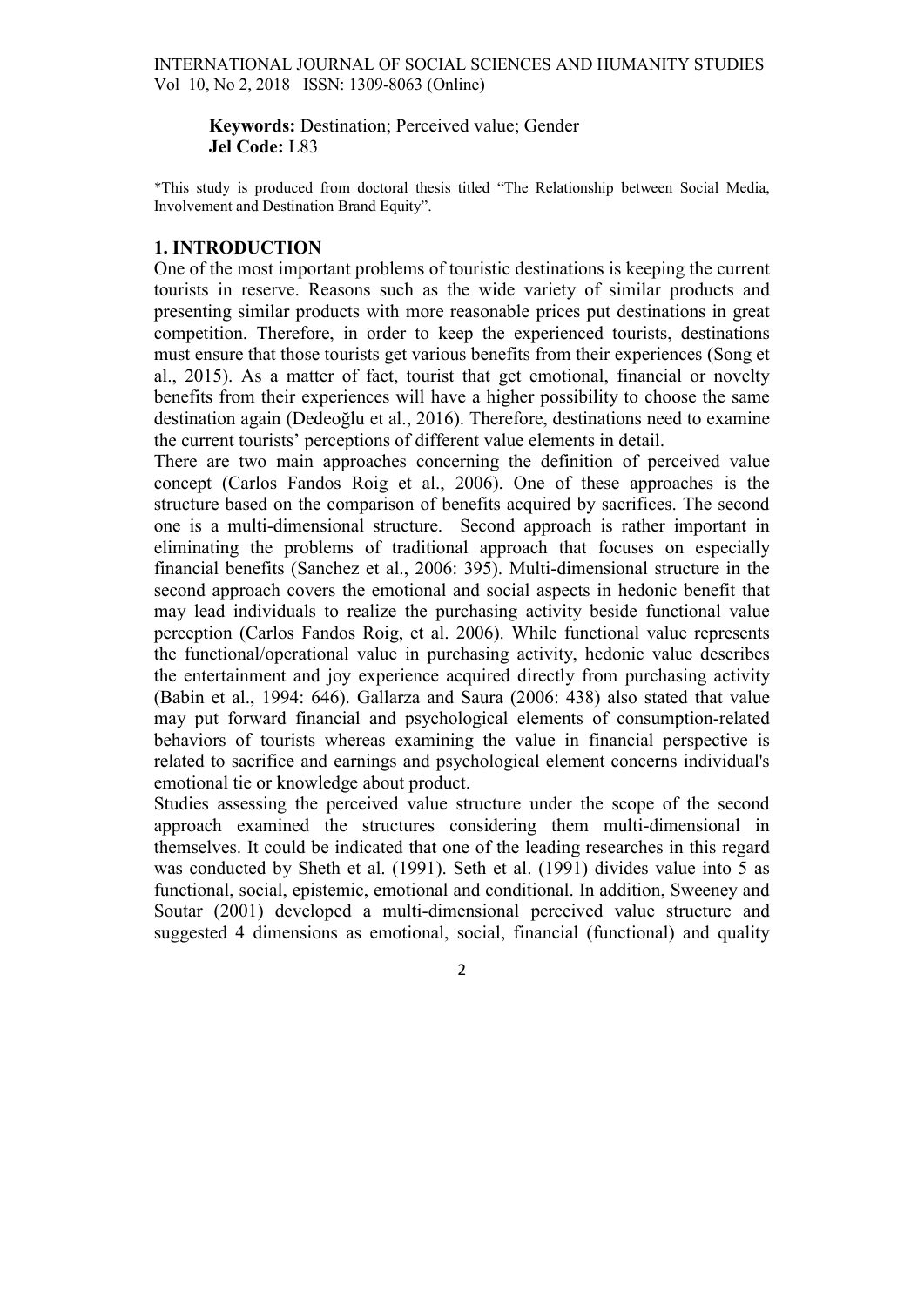(functional). Petrick (2002) states that perceived value structure consists of elements such as quality, emotional reaction, monetary price, behavioral price and fame. While quality, emotional reaction, monetary price and fame in Petrick's multi-dimensional value structure resemble the quality, emotion, financial and social value in previous studies, behavioral price is a new structure. Today's consumers may show hedonic beneficiary approaches rather than functional approach (Brown, 1993). Especially hedonic and emotional outcomes on tourist behaviors rise in importance (see Tosun et al., 2015). Therefore, in the current study, value structure is discussed in a multi-dimensional approach. Accordingly, perceived value was examined in financial, behavioral, emotional, social and novelty dimensions. While financial value can be defined as the monetary price of a service encoded by a consumer, behavioral price is defined as the non-financial price of supplied service including the time and effort spent to get the service (Petrick, 2002). As emotional value is defined as the benefits gained from emotions and emotional situations created by the product (Sweeney and Soutar, 2001), novelty value points out the benefit created by curiosity, novelty and desire for knowledge as a result of holiday experience (Sheth et al., 1991). Social value can be defined as the benefit created by the ability of a product to increase social identity concept (Sweeney and Soutar, 2001).

On the other hand, competition among other destinations is increasing and this issue forces destination management organizations and marketing departments to develop wise marketing strategies. One of the most important elements for taking wise marketing steps is examining and processing the information related to market. Gender factor is an important market segmentation scale (Kim et al, 2007). Therefore, by investigating whether gender or different perceptions of gender influenced by different interactions causes different value perceptions, important findings can be provided to destination management and marketing organizations. As a matter of fact, while Dedeoğlu et al. (2016) found that gender plays a moderating role in the relationship between value perceptions of tourists re-visiting and recommendation intentions, Petrick (2002) stated that education and income may cause differences in value perceptions. Accordingly, by determining the difference regarding gender and the interactions of gender and education and gender and income, whether tourists have different value perceptions could be identified and beneficial findings could be provided to destination management organizations. For this aim, the following questions are attempted to be answered in the current study.

Q1: Do value perceptions of tourists differ according to their gender?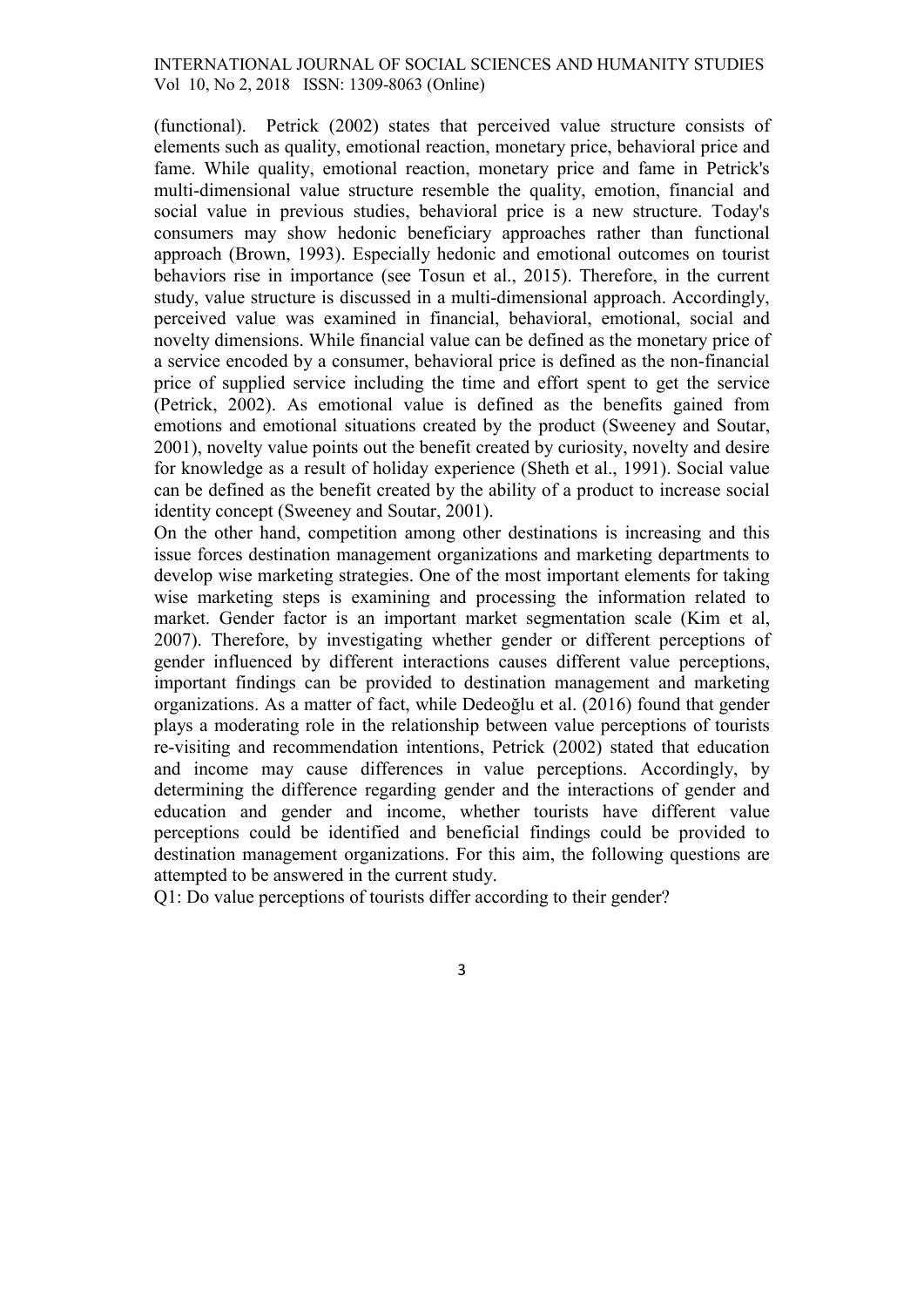Q2: Do value perceptions of tourists differ according to the interaction between their gender and educational background?

Q3: Do value perceptions of tourists differ in line with the interaction between their gender and income?

# 2. METHODOLOGY

# 2.1. Instrument

Data in the current study were gathered through questionnaire. In the first part of the questionnaire, tourists' perceptions of their experiences in the destination were measured. While forming the scales used in the study, it was utilized from the measurement tools in the current literature. In this extent, it was benefitted from the studies of Boo et al. (2009), Petrick (2002), Netemeyer et al. (2004) for monetary value perceptions discussed within the scope of functional value and from the studies of Petrick (2002) for behavioral value. In addition, it was benefitted from the studies of Sweeney and Soutar (2001), Gardiner et al. (2013) and Petrick (2002) for emotional value discussed within the scope of hedonic value; and from the studies of Williams and Soutar (2009), Vazquez et al. (2002) and Sweeney and Soutar (2001) for measuring social value. On the other hand, in order to measure novelty value, the studies of Gardiner et al. (2012) and Netemeyer et al. (2004) were taken into consideration. In the second part of the questionnaire, items regarding the demographical features of the respondents were discussed.

# 2.2. Sampling

Research population is composed of domestic and foreign tourist in Alanya. Considering check-in numbers in accommodation facilities, it is seen that the number of tourists visiting this area is 790.561, forming 2.4% of domestic tourist in Turkey, the number of foreign tourists is 2.696.939, forming 10,06% of foreign tourists in Turkey. Also, considering the income, it could be indicated in general that domestic tourists comprise 14.64% of Turkey's domestic tourist income with 989.782.372 dollars and foreign tourists comprise 7,97% of foreign tourist income of Turkey with 2.020.007.311 (Alanya Finance Report, 2014). Therefore, Alanya was selected as the research area.

Prepared questionnaires were applied using drop-and-collect method besides the personal interviews. In the application of questionnaires interviewers from the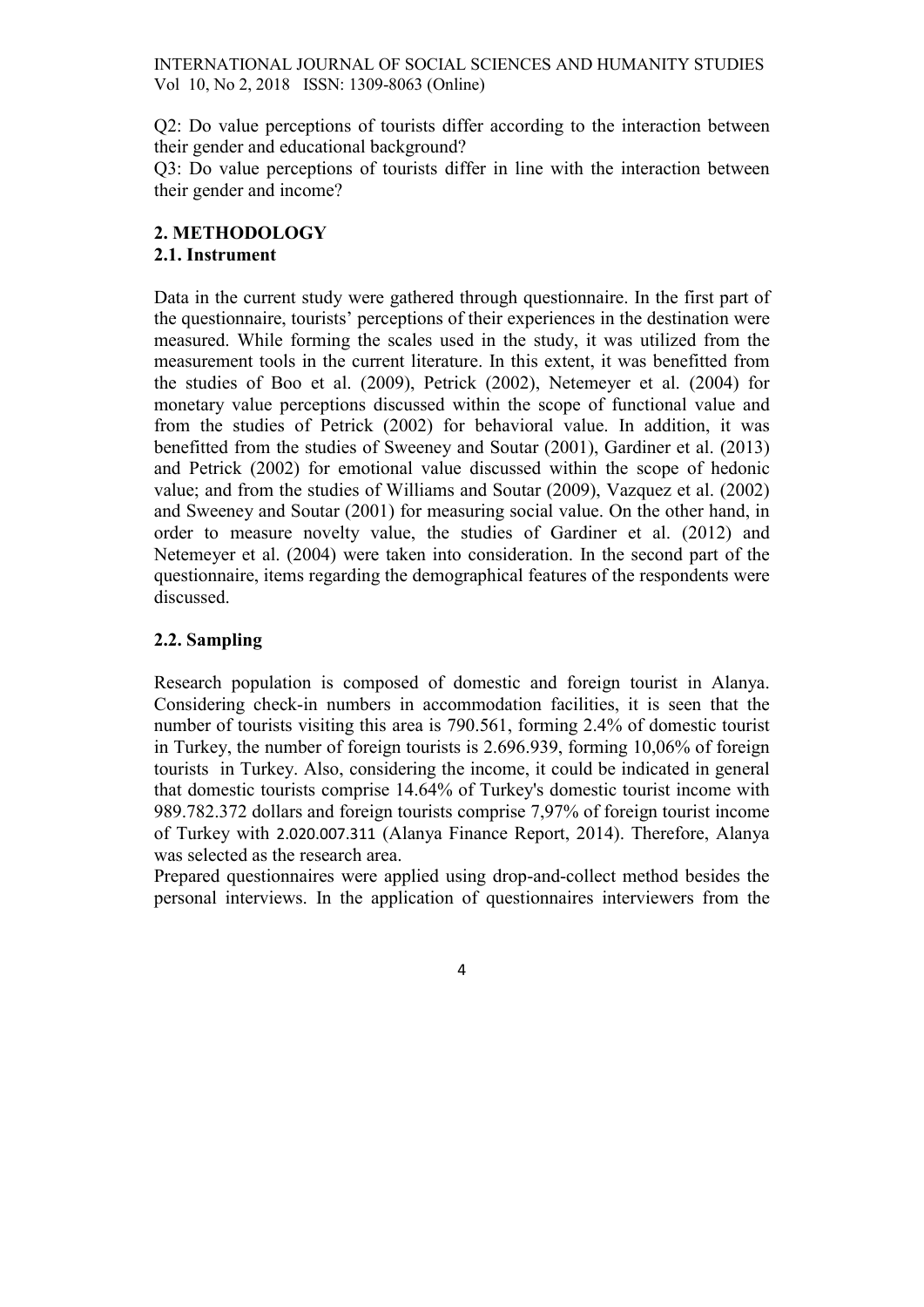research company were utilized. For the analysis of data, 478 questionnaires were gathered in total.

#### 2.3. Data Analysis

For the analysis of the problems stated in the current research, t-test and factorial analysis of variance were used. In the application of these analyses, processes suggested by Pallant (2016) were followed. However, as the mentioned analyses require normal distribution assumptions, normal distributions of the data were checked. For the control of normal distribution of data, skewness (-.752/-.299) and kurtosis (-.839/.035) values were examined, and it was determined that no item with the value exceeding the values suggested by Kline (2011) was observed. Later, reliability of the scale used in the current study was checked via confirmatory factor analysis (CFA). CFA results are presented in Table 1.

| Table 1. CFA results of multi-dimensional perceived value scale |                            |                            |                      |           |          |                                    |                          |  |  |  |
|-----------------------------------------------------------------|----------------------------|----------------------------|----------------------|-----------|----------|------------------------------------|--------------------------|--|--|--|
| Dimension                                                       | Number<br>of<br>statements | Std.<br>Factor<br>Loadings | <b>AVE</b>           | <b>CR</b> | Cronbach | Correlation                        | Squared<br>Correlation   |  |  |  |
| Monetary<br>Value                                               | 4                          | .72-.87                    | .65                  | .88       | .88      | BV .60<br>EV.16<br>SV.10<br>NV .08 | .36<br>.03<br>.01<br>.01 |  |  |  |
| <b>Behavioral</b><br>Price Value                                | $\overline{4}$             | $.66 - .84$                | .60                  | .86       | .85      | EV.07<br>$SV -02$<br>NV .14        | .00<br>.00<br>.02        |  |  |  |
| Emotional<br>Value                                              | 3                          | $.70 - .81$                | .56                  | .79       | .79      | SV.72<br>NV .80                    | .52<br>.64               |  |  |  |
| Social Value                                                    | 3                          | .74-.76                    | .56                  | .80       | .80      | NV .72                             | .52                      |  |  |  |
| Novelty<br>Value                                                | 4                          | .69-74                     | .52<br>$\sim$ $\sim$ | .81       | .81      |                                    |                          |  |  |  |

Goodness of fit indices /df: 2.025; CFI: .97; NFI: .94; RMSEA: .046

Notes: MV: Monetary Value; BV: Behavioral Value; EV: Emotional Value; SV: Social Value; NV: Novelty Value.

As seen in Table 1, goodness of fit indices obtained from CFA is at a good level. For this reason, secondly, construct validity of the measurement model was investigated. For construct validity, at first, convergent validity, and then the construct reliability (CR) and finally discriminant validity were examined. As factor loadings of the items in all dimensions exceeded .50 and their AVE values were over .50, convergent validity was ensured (Fornell and Larcker, 1981).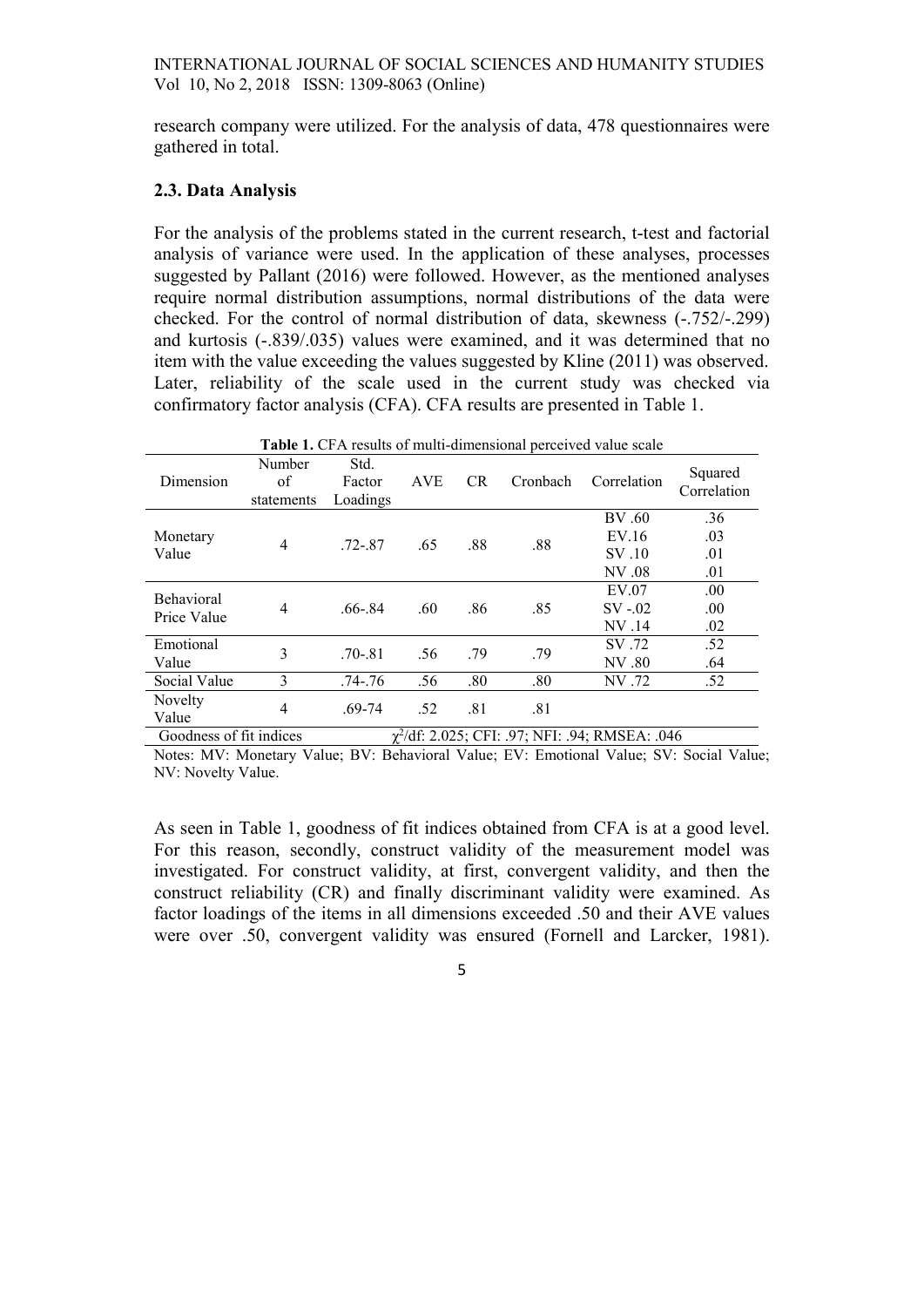Accordingly, it can be stated that the items have a medium interrelation. It can also be indicated that the items reflect the same latent structure consistently, in other words, it provides internal consistency (Bagozzi & Yi, 1988), as CR values are above .60 At last, it was checked for discriminant validity whether correlation square between two structures is below AVE value of the structures. As each one of correlation squares was below AVE values except for emotional value and novelty value, discriminant validity was met (Fornell and Larcker, 1981). Accordingly, it could be indicated that factors realize different measurements.

# 3. FINDINGS

# 3.1. Demographical Findings

Examining the demographical features of the respondents, it can be indicated that 51% was female and 52% was below the age of 41. Additionally, while 52% of the respondents were single, 32% preferred the area for holiday for the first time. The ratio of those who stayed in 4-star hotels was 35% while the ratio was 24% for those who stayed in 5-star hotels. Majority of the respondents was composed of tourists coming from Germany (28%) and Russia (19%).

# 3.2. Research Findings

In the scope of the research, it was examined at first whether value perceptions of tourists differ in line with gender. Therefore, the independent-samples t-test was used.

| <b>Table 2.</b> Perception differences in value dimensions of tourists according to their gender |        |     |      |          |      |             |  |  |  |  |
|--------------------------------------------------------------------------------------------------|--------|-----|------|----------|------|-------------|--|--|--|--|
| Dimension                                                                                        | Gender | N   | Mean |          |      | Eta Squared |  |  |  |  |
| Monetary                                                                                         | Female | 232 | 4,43 | 1.324    | .156 | .00.        |  |  |  |  |
| Value                                                                                            | Male   | 246 | 4,30 |          |      |             |  |  |  |  |
| Behavioral                                                                                       | Female | 232 | 4,28 | 2.068    | .039 | .01         |  |  |  |  |
| Value                                                                                            | Male   | 246 | 4,07 |          |      |             |  |  |  |  |
| Emotional                                                                                        | Female | 232 | 4,71 | 1.123    | .262 | .00.        |  |  |  |  |
| Value                                                                                            | Male   | 246 | 4,59 |          |      |             |  |  |  |  |
| Social Value                                                                                     | Female | 232 | 4,50 | $-1.480$ | .139 | .01         |  |  |  |  |
|                                                                                                  | Male   | 246 | 4,66 |          |      |             |  |  |  |  |
| Novelty                                                                                          | Female | 232 | 4,48 | $-.597$  | .551 | .00.        |  |  |  |  |
| Value                                                                                            | Male   | 246 | 4.54 |          |      |             |  |  |  |  |

Table 2. Perception differences in value dimensions of tourists according to their gender

As seen in Table 2, female tourists have a higher level of behavioral value perceptions compared to male tourists. However, it is seen that perceptions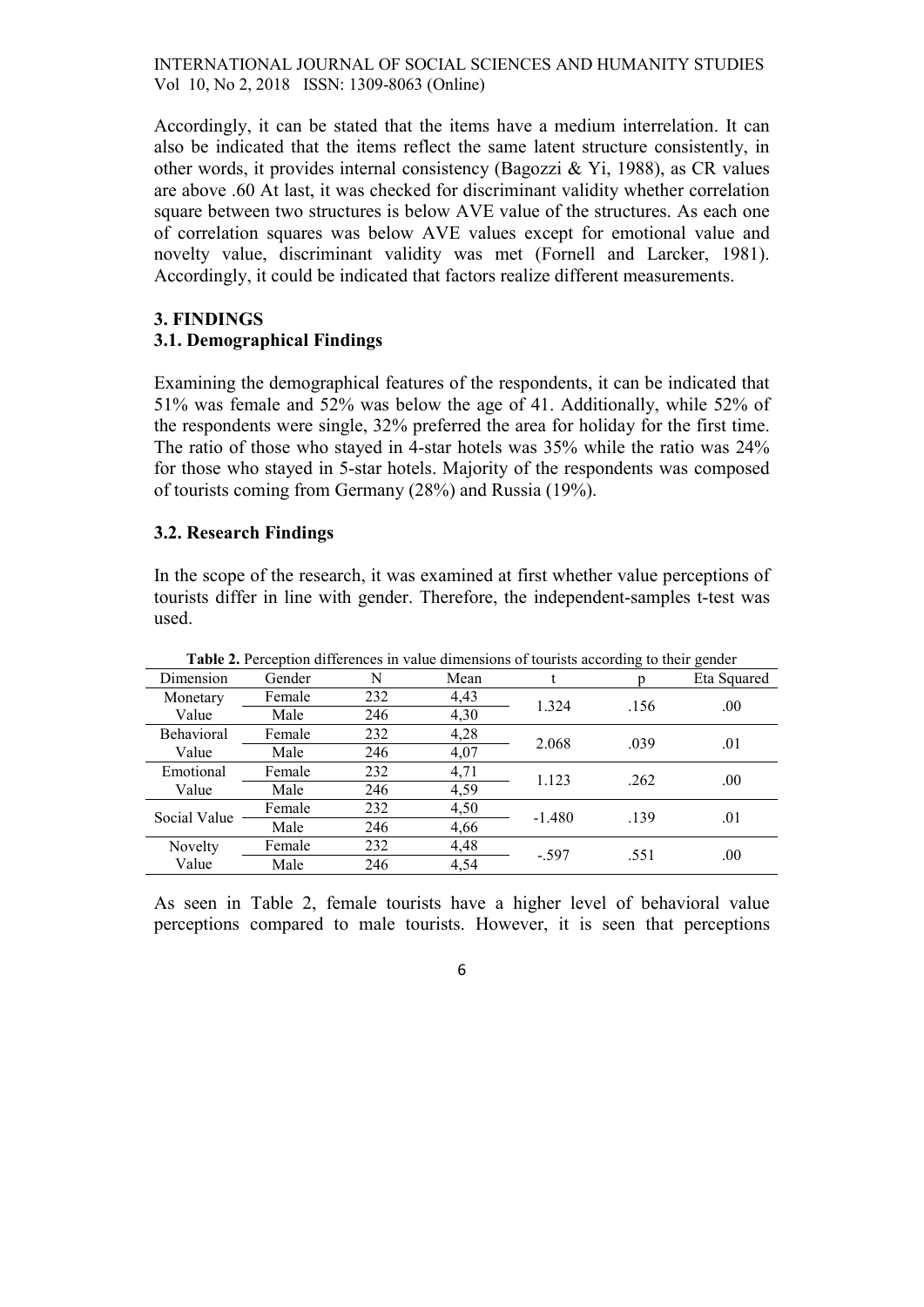regarding other dimensions do not differ according to the gender of tourists. On the other hand, second point examined under the scope of the study is whether differences in perceived value based on gender change when educational and financial backgrounds of tourists are taken into consideration. Therefore, factorial analysis of variance was conducted to explore the interaction effect between gender and education level on perceived value dimensions. Findings of the analysis are presented in table 3.

|             |              |    | Mean     |            |           |        |         |  |  |
|-------------|--------------|----|----------|------------|-----------|--------|---------|--|--|
| Gender      | Education    | N  | Monetary | Behavioral | Emotional | Social | Novelty |  |  |
|             |              |    | Value    | Value      | Value     | Value  | Value   |  |  |
|             | Elementary   | 35 | 4.12     | 4.13       | 4.49      | 4.73   | 4.57    |  |  |
|             | High School  | 69 | 4.18     | 3.97       | 4.56      | 4.68   | 4.50    |  |  |
|             | Associate    | 55 | 4.51     | 4.19       | 4.71      | 4.76   | 4.64    |  |  |
| Female      | Bachelor's   | 64 | 4.44     | 3.99       | 4.50      | 4.38   | 4.41    |  |  |
|             | Postgraduate | 13 | 3.68     | 4.06       | 4.46      | 4.90   | 4.69    |  |  |
|             | Doctorate    | 10 | 4.53     | 4.40       | 5.17      | 5.23   | 4.80    |  |  |
|             | Elementary   | 32 | 4.35     | 4.12       | 5.04      | 4.76   | 4.96    |  |  |
|             | High School  | 55 | 4.54     | 4.28       | 4.68      | 4.40   | 4.21    |  |  |
| Male        | Associate    | 63 | 4.36     | 4.31       | 4.81      | 4.61   | 4.75    |  |  |
|             | Bachelor's   | 66 | 4.33     | 4.23       | 4.50      | 4.34   | 4.21    |  |  |
|             | Postgraduate | 12 | 5.06     | 4.79       | 4.83      | 4.78   | 4.60    |  |  |
|             | Doctorate    | 4  | 4.75     | 4.50       | 3.83      | 3.92   | 4.00    |  |  |
| df          |              |    | 5        | 5          | 5         | 5      | 5       |  |  |
| F           |              |    | 2.616    | .511       | 1.412     | .767   | 1.249   |  |  |
| n           |              |    | .024     | .768       | .218      | .574   | .285    |  |  |
| Eta Squared |              |    | .027     | .005       | .015      | .008   | .013    |  |  |

Table 3. The effect of tourists' gender and educational background interaction on perceptions of perceived value

As a result of the analysis, it was determined that gender and educational background interaction only have a significant effect on monetary value. The result of this interactive effect can be clearly seen in Figure 1. As seen in Figure 1, post graduate female tourists' monetary value perception is quite low compared to other education levels. For male post graduate tourists, it is the opposite, which means post graduate male tourists have a higher monetary value perception when compared to other education levels.

However, in order to statistically understand the differences caused by interactive effect, data were examined specific to female and male separately. Findings related to the analysis are presented in Table 4. As seen in Table 4, it was found that monetary value perceptions of female and male tourists do not differ in itself

7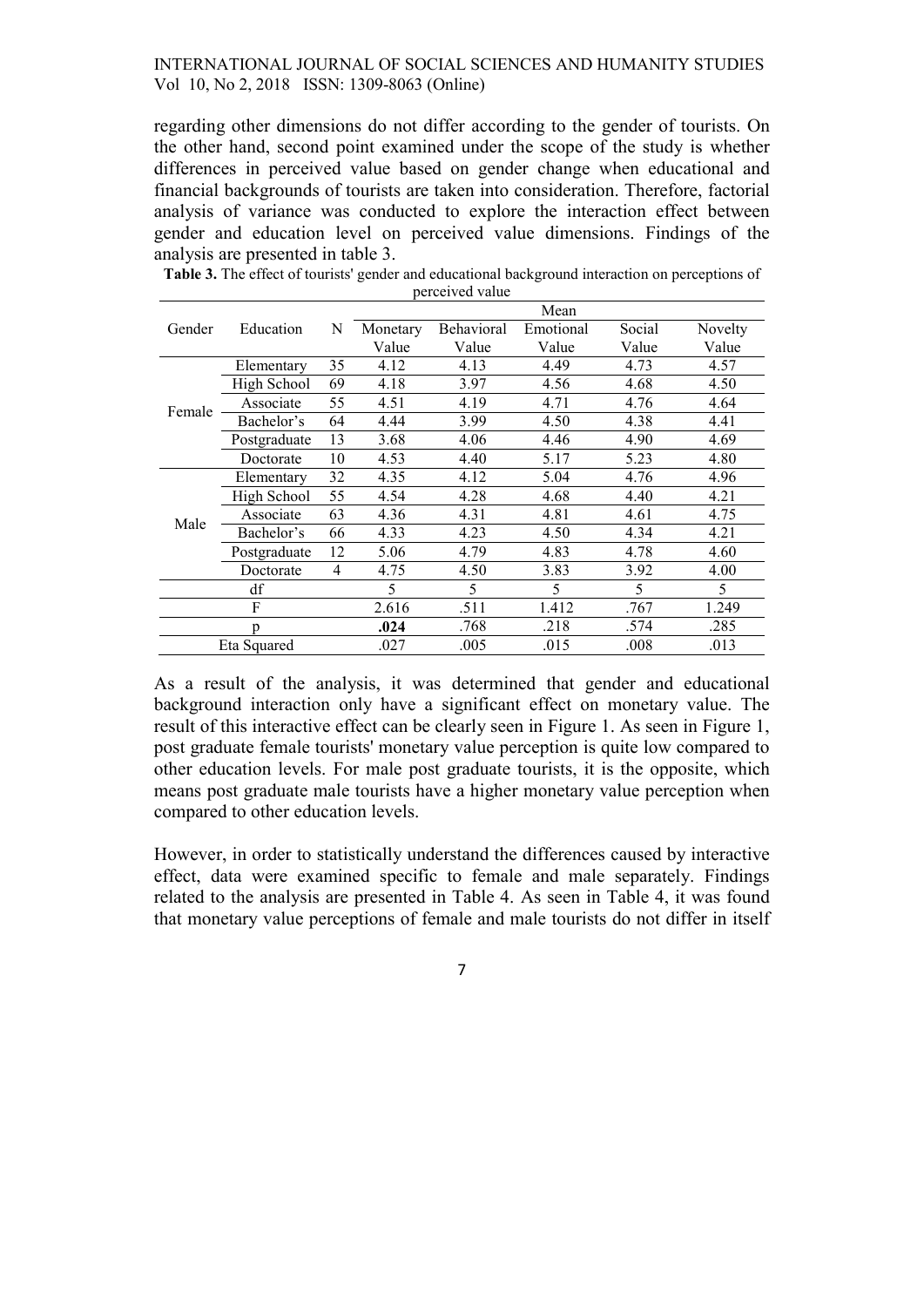according to their educational background. Also, whether there would be a difference among educational groups according to gender was examined via post hoc tests and it was determined that these groups did not perceive significantly different.

Figure 1. Monetary value perceptions of female and male tourists according to their educational background



Table 4. Monetary value perception differences of female and male tourists according to their educational backgrounds

| Gender | Elementary | High<br>School | Associate | Bachelor's | Postgraduate | Doctorate | Post<br>Hoc | F     | D    |
|--------|------------|----------------|-----------|------------|--------------|-----------|-------------|-------|------|
| Female | 4.12       | 4.18           | 4.51      | 4.44       | 3.68         | 4.53      |             | 1.806 | .112 |
| Male   | 4.35       | 4.54           | 4.36      | 4.33       | 5.06         | 4.75      |             | .221  | .300 |
|        | .744       | ,861           | $-.823$   | $-.575$    | 3,07         | .300      |             |       |      |
| Sig.   | .459       | .065           | .412      | .566       | .006         | .769      |             |       |      |

Another point examined in the study is whether interaction effect of gender and income level differentiates value perceptions. Therefore, factorial analysis of variance was conducted to explore the interaction effect between gender and income level on perceived value dimensions. Findings related to this analysis are presented in table 6.

As a result of the analysis, it was determined that interaction effect of gender and income level had a significant effect only on emotional value perceptions of tourists. The result of this interactive effect can be clearly seen in Figure 2. As seen in Figure 2, emotional value perceptions of female tourists who have €4000 and more income have a higher emotional value perception compared to other

8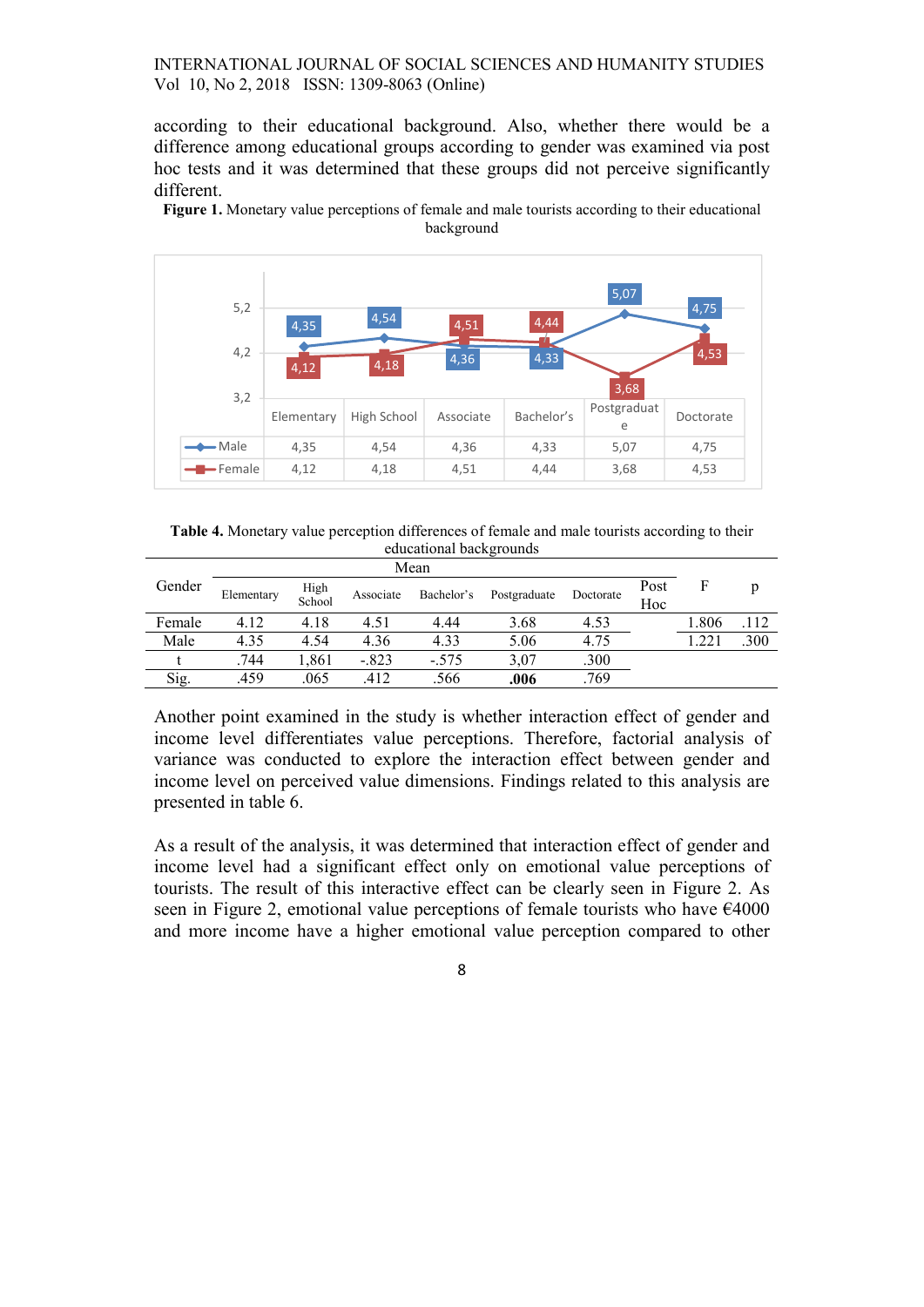income levels. On the other hand, male tourists who have 4000 and higher income have the lower emotional value perception compared to other income levels.

|             |             |      | Mean                     |                |                |                          |                |  |  |
|-------------|-------------|------|--------------------------|----------------|----------------|--------------------------|----------------|--|--|
| Gender      | Income      | N    | Monetary                 | Behavioral     | Emotional      | Social                   | Novelty        |  |  |
|             |             |      | Value                    | Value          | Value          | Value                    | Value          |  |  |
|             | €1000 and   | 45   | 4.16                     | 4.16           | 4.62           | 4.71                     | 4.29           |  |  |
|             | under       |      |                          |                |                |                          |                |  |  |
|             | €1001-€1999 | 53   | 4.36                     | 3.98           | 4.44           | 4.49                     | 4.40           |  |  |
| Female      | €2000-€2999 | 52   | 4.33                     | 4.18           | 4.66           | 4.71                     | 4.52           |  |  |
|             | €3000-€3999 | 51   | 4.05                     | 3.94           | 4.17           | 4.39                     | 4.56           |  |  |
|             | $€4000$ and | 45   | 4.63                     | 4.11           | 5.11           | 5.06                     | 4.58           |  |  |
|             | above       |      |                          |                |                |                          |                |  |  |
|             | $€1000$ and | 39   | 4.34                     | 4.15           | 4.77           | 4.43                     | 4.48           |  |  |
|             | under       |      |                          |                |                |                          |                |  |  |
|             | €1001-€1999 | 47   | 4.46                     | 4.30           | 4.77           | 4.34                     | 4.25           |  |  |
| Male        | €2000-€2999 | 53   | 4.47                     | 4.32           | 4.67           | 4.70                     | 4.73           |  |  |
|             | €3000-€3999 | 43   | 4.29                     | 4.42           | 4.75           | 4.45                     | 4.36           |  |  |
|             | $€4000$ and | 50   | 4.58                     | 4.21           | 4.61           | 4.55                     | 4.93           |  |  |
|             | above       |      |                          |                |                |                          |                |  |  |
|             | df          |      | $\overline{\mathcal{L}}$ | $\overline{4}$ | $\overline{4}$ | $\overline{\mathcal{L}}$ | $\overline{4}$ |  |  |
| F           |             | .237 | .688                     | 2.777          | .906           | 1.071                    |                |  |  |
| n           |             | .918 | .601                     | .027           | .460           | .370                     |                |  |  |
| Eta Squared |             | .002 | .006                     | .023           | .008           | .009                     |                |  |  |

Table 5. The effect of tourists' gender and income level interaction on perceived value dimensions

Figure 2. Emotional value perceptions of female and male tourists according to their educational background



In order to statistically understand the difference that interactive effect creates, data were examined specific to female and male tourists. Findings related to the analysis are presented in Table 6. As seen in Table 6, while it was determined that

9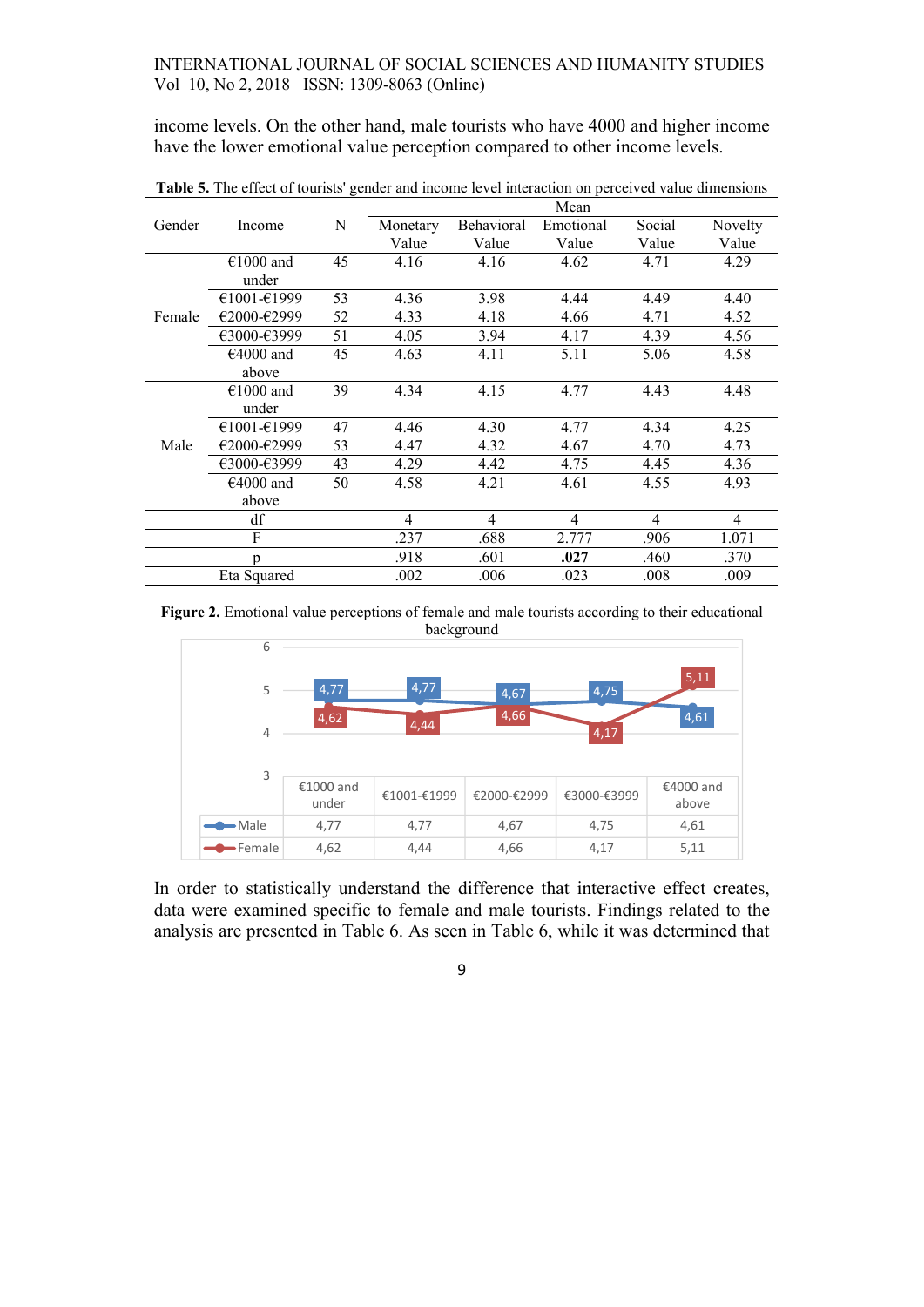emotional value perceptions of male tourists did not differ according to income level in themselves, it was also observed that emotional value perceptions of female tourists differed according to their income level. As a result, post hoc tests were examined in order to find the source of this differentiation in emotional value perception of female tourists according to their income level. In line with the result of Scheffe test, it can be indicated that female tourists who have  $\epsilon$ 3000-€3999 income have a higher emotional value perception than those who have  $€4000$  and above income.

| <b>Table 6.</b> Differences in emotional value perceptions of female and male tourists according to their |  |  |  |  |  |  |  |  |  |
|-----------------------------------------------------------------------------------------------------------|--|--|--|--|--|--|--|--|--|
| educational background                                                                                    |  |  |  |  |  |  |  |  |  |
| Mean                                                                                                      |  |  |  |  |  |  |  |  |  |

| Gender | $€1000$ and<br>under $(a)$ | $€1001-$<br>€1999 $(b)$ | $€2000-$<br>€2999<br>(c) | $€3000-$<br>€3999 $(d)$ | €4000<br>and<br>above (e) | Post<br>Hoc | F     | D    |
|--------|----------------------------|-------------------------|--------------------------|-------------------------|---------------------------|-------------|-------|------|
| Female | 4.62                       | 4.44                    | 4.66                     | 4.17                    | 5.11                      | d < e       | 4.172 | .003 |
| Male   | 4.77                       | 4.77                    | 4.67                     | 4.75                    | 4.61                      |             | .171  | .953 |
|        | .615                       | 1.297                   | .065                     | 2.259                   | $-2.158$                  |             |       |      |
| Sig.   | .540                       | .198                    | .948                     | .026                    | .034                      |             |       |      |

# 4. CONCLUSION

Having examined the findings, it was determined that female tourists had a higher behavioral price value perception than male tourists. Therefore, destination management and marketing organizations can attribute more importance particularly to the demands of female tourists about providing information about destinations and accessing with the destination. Female tourists play a more determinant role in choosing holiday destinations compared to male tourists. As a result, females may take the responsibility of non-monetary activities such as looking for information about the destination and contacting with the destination, and consequently, behavioral price value that female tourists obtain from holiday experience could be higher. Besides, educational backgrounds of female and male tourists do not cause a significant difference in their monetary value perceptions; however, considering the tourists in general, gender and education interaction affects the monetary value perception significantly. Especially, monetary value perceptions of post graduate male tourists remarkably differ from the perceptions of post graduate female tourists. Accordingly, destination management and marketing organizations must avoid promotions that may mislead monetary value perceptions in both their advertisement inputs and creating expectations. Over-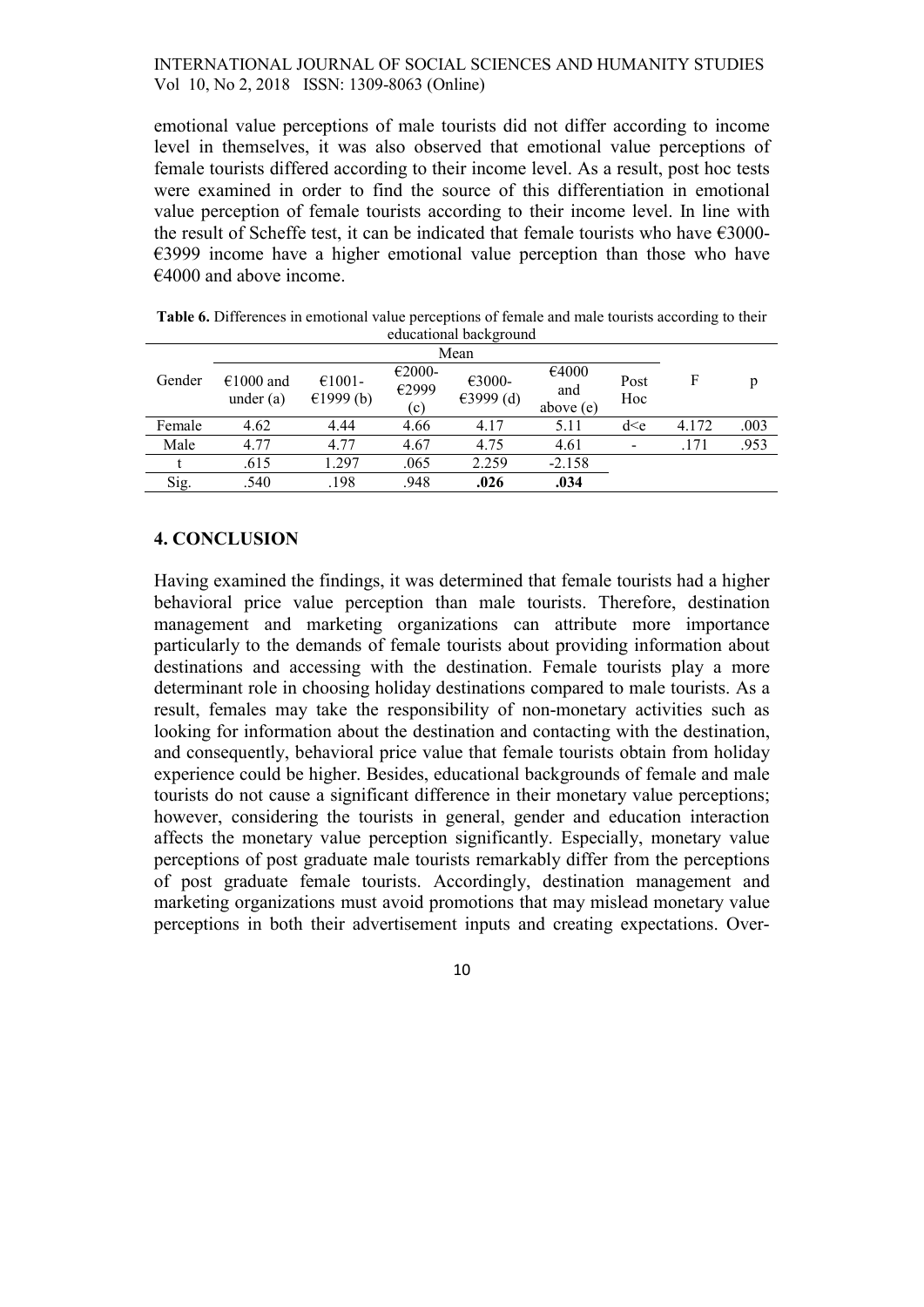expectation of tourists may cause the misconception of having low benefit in the frame of monetary value. This detail can especially be taken into consideration for the policies targeting at post graduate female tourists because this group has the lowest monetary value perception.

Finally, it was found that gender and income interaction directed emotional value perceptions in a significant way. Considering the findings, it can be indicated that destination management and marketing organizations must focus on product development policies that will increase emotional value perceptions of especially female tourists who have €3000-€3999 income.

In the current study, it was focused on perceived value only. However, future studies related to the activities that tourists could participate may provide more detailed information on the reasons why these perceived values are low or high. Therefore, it is recommended conducting the future studies in a way of explaining the activities that tourists enjoy.

# **REFERENCES**

Alanya Economic Report, (2014). ALTSO Alanya Economic Report 2013.

Babin, B. J., Darden, W. R., & Griffin, M. (1994). "Work and/or fun: measuring hedonic and utilitarian shopping value." Journal of consumer research. 20.4, pp. 644-656.

Bagozzi, R. P., & Yi, Y. (1988). "On the evaluation of structural equation models." Journal of the academy of marketing science 16.1, pp. 74-94.

Boo, S., Busser, J. & Baloglu S. (2009). "A model of customer-based brand equity and its application to multiple destinations." Tourism Management. 30.2, pp. 219- 231.

Brown, S. (1993). "Postmodern marketing?". European journal of marketing. 274, pp. 19-34.

Carlos F. R., Juan, et al. (2006) "Customer perceived value in banking services." International Journal of Bank Marketing. 24.5, pp. 266-283.

Dedeoğlu, B. B., Balıkçıoğlu, S. & Küçükergin, K. G. (2016). "The role of tourists' value perceptions in behavioral intentions: The moderating effect of gender." Journal of Travel & Tourism Marketing. 33.4, pp. 513-534.

Fornell, C., & Larcker, D. F. (1981) "Evaluating structural equation models with unobservable variables and measurement error." Journal of marketing research. pp. 39-50.

Gallarza, M. G., & Saura I. G. (2006). "Value dimensions, perceived value, satisfaction and loyalty: an investigation of university students' travel behaviour." Tourism management. 27.3, pp. 437-452.